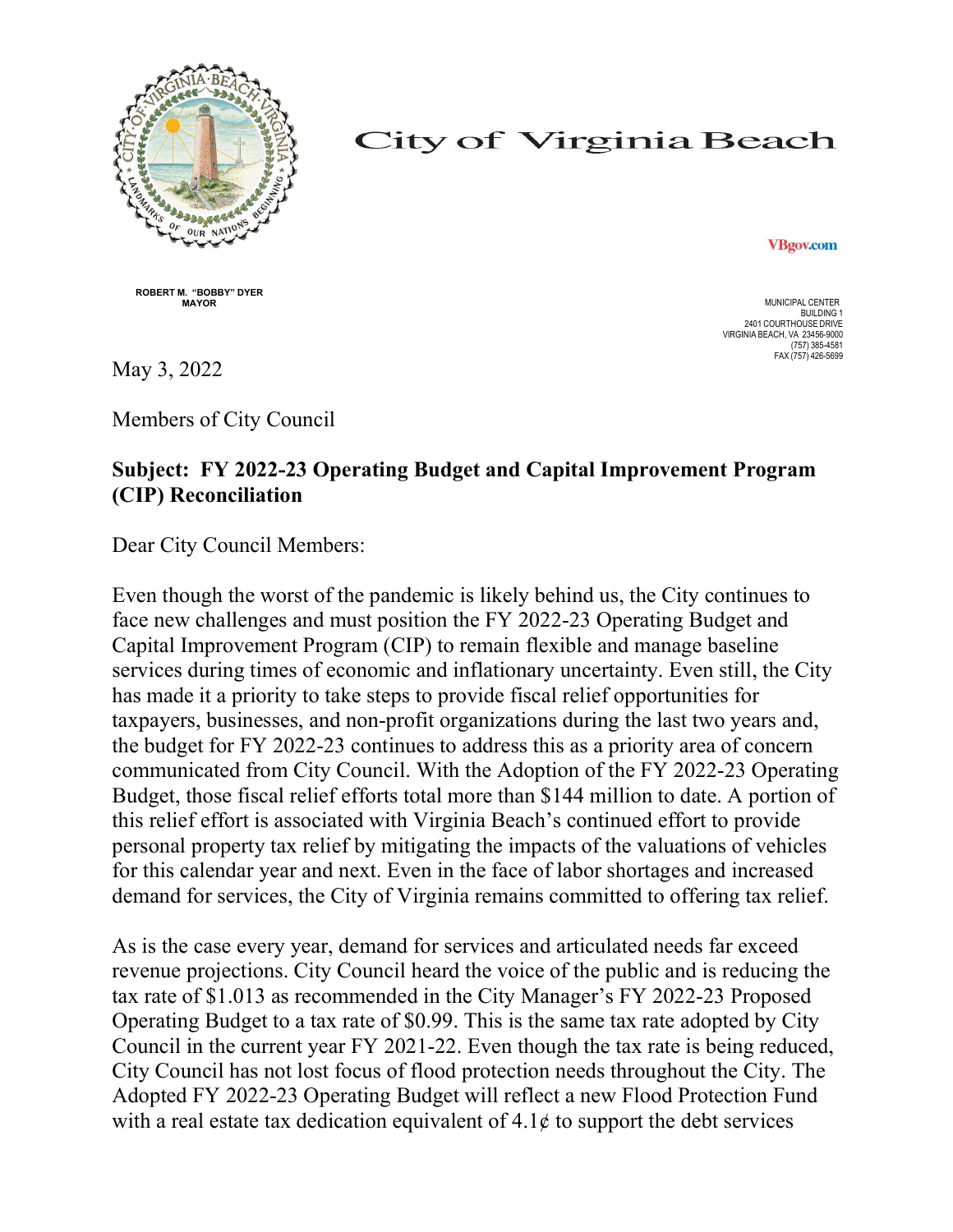associated with the approved \$567.5 million bond referendum. This translates to an operating budget utilizing 94.9¢ in real estate revenue to support and maintain baseline services and dedicates  $4.1¢$  to the newly established fund.

Similar to the City, Virginia Beach City Public Schools (VBCPS) is in a good position to maintain core services and even grow in some areas in FY 2022-23. Through the use of expanded resources from the Commonwealth (\$21.5 million) and via the Revenue Sharing Formula (\$27.7 million), VBCPS has proposed an operating budget with a robust emphasis on staffing and compensation needs. The Schools' Proposed Budget includes nearly \$47 million in compensation-related increases, incorporating a 5% salary increase, adjusting various ranges for hard-tofill positions, adding 58.48 FTEs, and reducing employee health care premium costs. The School's Capital Improvement Program (CIP) also includes a significant investment in school modernization needs with the full funding of Bettie F. Williams Elementary Schools (\$68 million) and Princess Anne High School (\$162.5 million) within the six-year CIP. Within the FY 2022-23 Operating Budget and CIP, VBCPS is able to sustainably support all of these initiatives, with reliance on less than \$1 million from their School Special Revenue Fund. The Adopted Budget meets all of the funding needs and requirements put forth by VBCPS in their Proposed Operating Budget.

Today, Virginia Beach remains a regional leader, with some of the lowest tax rates and a thriving local economy. These and other notable investments in the community will continue to make Virginia Beach a safe and welcoming city for citizens and visitors alike.

On March 22, 2022, the City Manager presented his Proposed FY 2022-23 Operating Budget and Capital Improvement Program (CIP). After several weeks of City Council workshops, departmental briefings, and public input at hearings and via social media, it is recommended that the Operating Budget and CIP be adopted with the following adjustments:

1. Reduce the real estate tax rate by  $2.3¢$  from the City Manager's Proposed tax rate of \$1.013 per \$100 assessed value to \$0.99 per \$100 assessed value and reduce estimated real estate tax revenue within the General Fund by \$15,705,412. The proposed budget included a  $4.1\phi$  real estate tax dedication to support the Flood Protection Program bond referendum approved by over 72% of voters in November 2021. Of the total  $4.1\ell$ ,  $2.3\ell$  was to be supported through a proposed tax increase with  $1.8\phi$  being absorbed through natural growth in real estate tax revenue. Eliminating this tax rate increase results in the City absorbing the full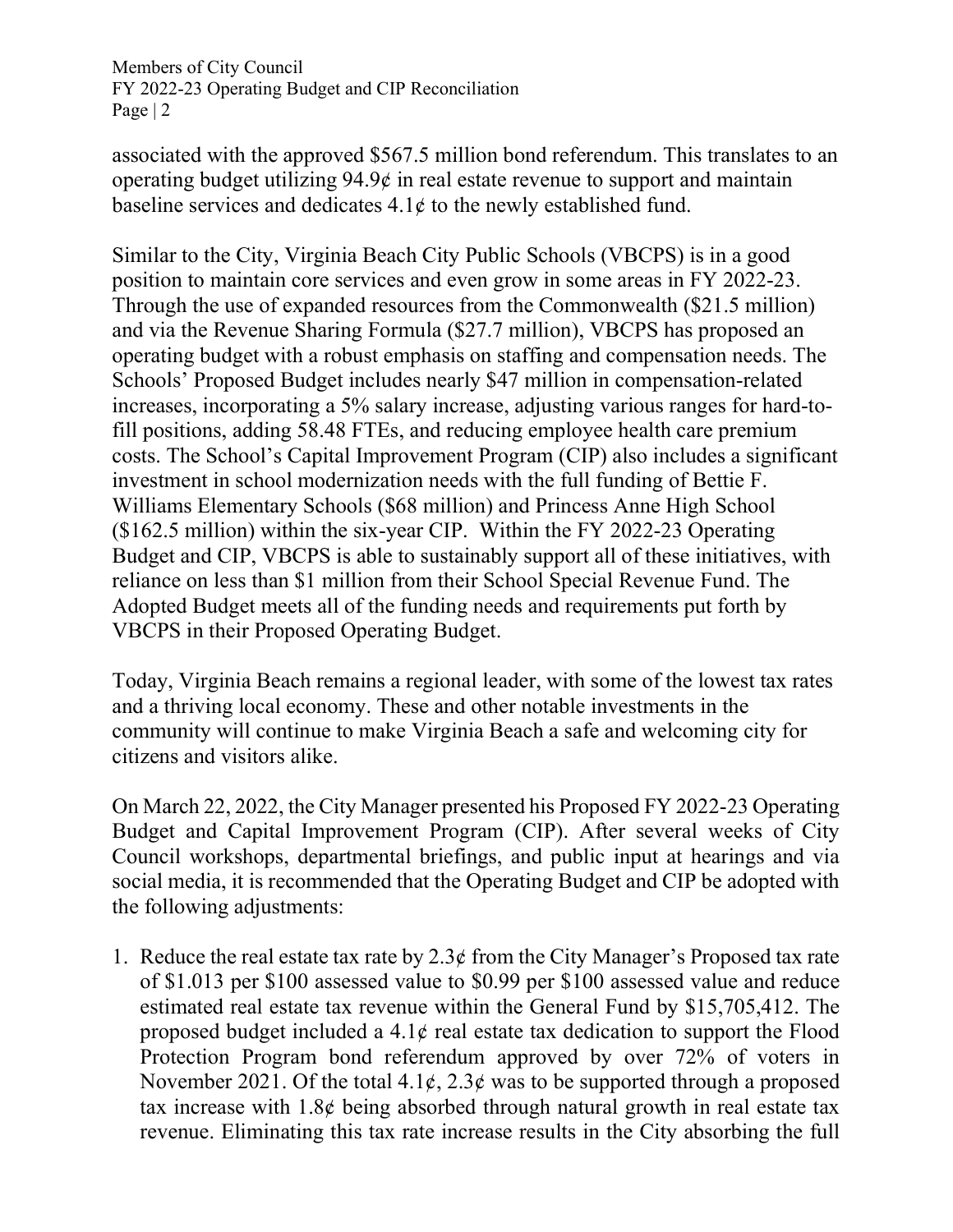cost of Flood Protection Program bond referendum with no change in the \$0.99 tax rate approved in the current year FY 2021-22. Of the total \$0.99 tax rate,  $4.1\ell$ will remain dedicated to the Flood Protection Program within a stand-alone fund acting as a "lock box", with the remaining 94.9¢ supporting other base operations and services.

- 2. Reduce the Sandbridge Real Estate tax rate by  $2\phi$  decreasing the FY 2022-23 Real Estate Tax revenue within the Sandbridge SSD Fund by \$297,643. This reduction in revenue will be offset through an equivalent reduction in Sandbridge Special Service District (SSD) Fund reserve for contingencies. Due to the healthy performance of hotel tax revenues dedicated to the fund, this reduction in real estate tax revenue is not anticipated to negatively impact the sand replenishment cycle or prevent the current practice of ensuring two replenishments are funded at all times.
- 3. On December 14, 2021, City Council made a motion to defer two Personal Property tax relief initiatives and a BPOL tax relief initiative brought forth by the Commissioner of Revenue (COR) to a date certain of May 10, 2021. Subsequently, on March 15<sup>th</sup>, City Council acted, reducing Personal Property tax rates to one millionth of one cent (\$0.000001) on each one hundred dollars of assessed valuation on vehicles of individuals at least 65 years of age or anyone found to be permanently and totally disabled, as well as, on tangible personal property for new businesses that qualify for the Business License Incentive Program. Implementing this tax rate in FY 2022-23 results in the need to reduce the City Manager's proposed Personal Property tax revenue by \$336,132. This reduction, when combined with applying the fair market value to vehicle assessments (cost avoidance \$42 million) and absorbing the Bond Referendum dedication within the current year's tax rate of \$0.99 per \$100 assessed valuation (\$28 million), result in a significant amount of tax relief and cost avoidance for residents. To implement the BPOL recommendations of the COR would result in the need to reduce the Proposed Operating Budget by an additional \$2.2 million. Considering the relief initiatives already being put forth, and understanding the baseline needs for City operations, it is recommended that considerations to modify BPOL threshold reductions be deferred indefinitely.
- 4. Utilize the \$32.8 million General Fund compensation reserve included as a part of the City Manager's Proposed budget to implement a hybrid pay plan system and a citywide minimum wage of \$15 per hour. The hybrid step includes a step pay plan for public safety and a portion of the general workforce. The step plan will be based on years of service with a goal of 3% separation between each step.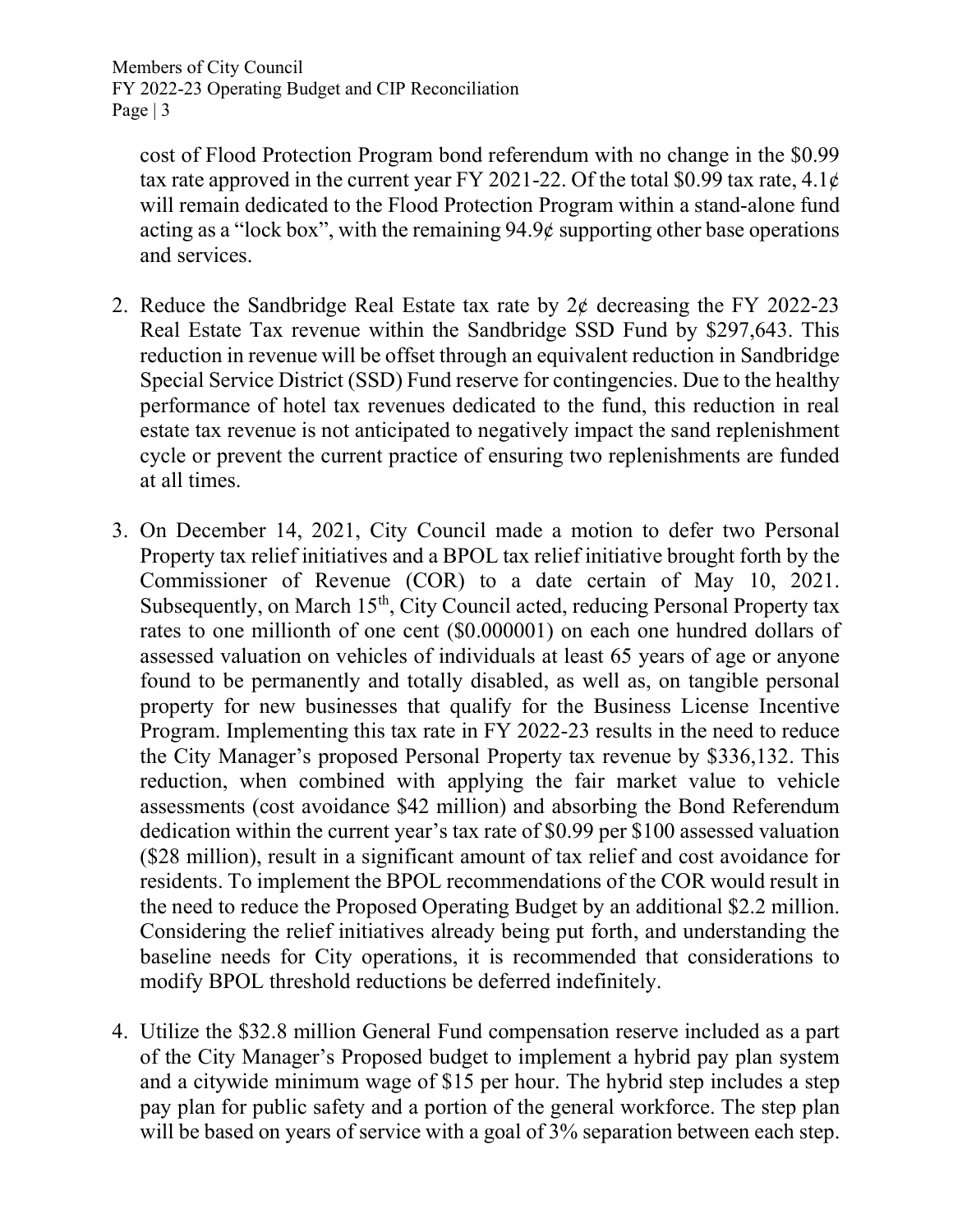Implementation of this step plan will cover 80% of the City's workforce and is the largest change to the overall pay structure within the last 20 years. The goal is to provide every full-time and part-time City employee a minimum 5% compensation increase, which will be handled in accordance with City Policy. Of the total citywide cost to implement, the cost associated with Public Utilities and Stormwater enterprise funds reduces the burden on this reserve and allows for the implementation of \$15 per hour minimum wage with little additional impact to the General Fund. The total compensation reserve within the General Fund will not support only the General Fund but other funds should they not be able to absorb this increase such as Parks and Recreation Special Revenue Fund, Sheriff Office Special Revenue Fund, and the Waste Management Fund.

- 5. Increase General Fund Non-Departmental contributions by \$50,000 to provide one-time grant funding to support the SonRise Christian Music Festival to be held in Virginia Beach in September 2022.
- 6. Increase General Fund Non-Departmental contributions by \$50,000 to provide one-time grant funding to the Urban Renewal Center. These funds will be utilized to implement the IMPACT Youth Arts program in Virginia Beach which will consist of 15 week courses in dance, theater, and boating.
- 7. Reduce funding within General Fund Non-Departmental Operating Budget micro-grant line item and establish a line item for a one-time grant contribution of \$5,000 to Transgender Assistance Program of Virginia (TAP). These funds will be used to support ending homelessness within the transgender community in Virginia.
- 8. Increase General Fund Non-Departmental Regional Grants by \$8,646 for a onetime contribution to support the Great Neck Athletic Association Football Program, an all-volunteer organization directly affiliated with the Virginia Beach Department of Parks and Recreation, to support tackle football for Virginia Beach youth.
- 9. Increase the General Fund Municipal Council operating budget by \$3,000 to further support the Ignite Series.
- 10.Increase Cultural Affairs General Fund Operating Budget by \$50,000 for increased support to the Arts and Humanity Commission grant program and redirect \$115,000 of the Arts and Humanity Commission Grant funding to a separate line item to make a direct contribution to the Museum of Contemporary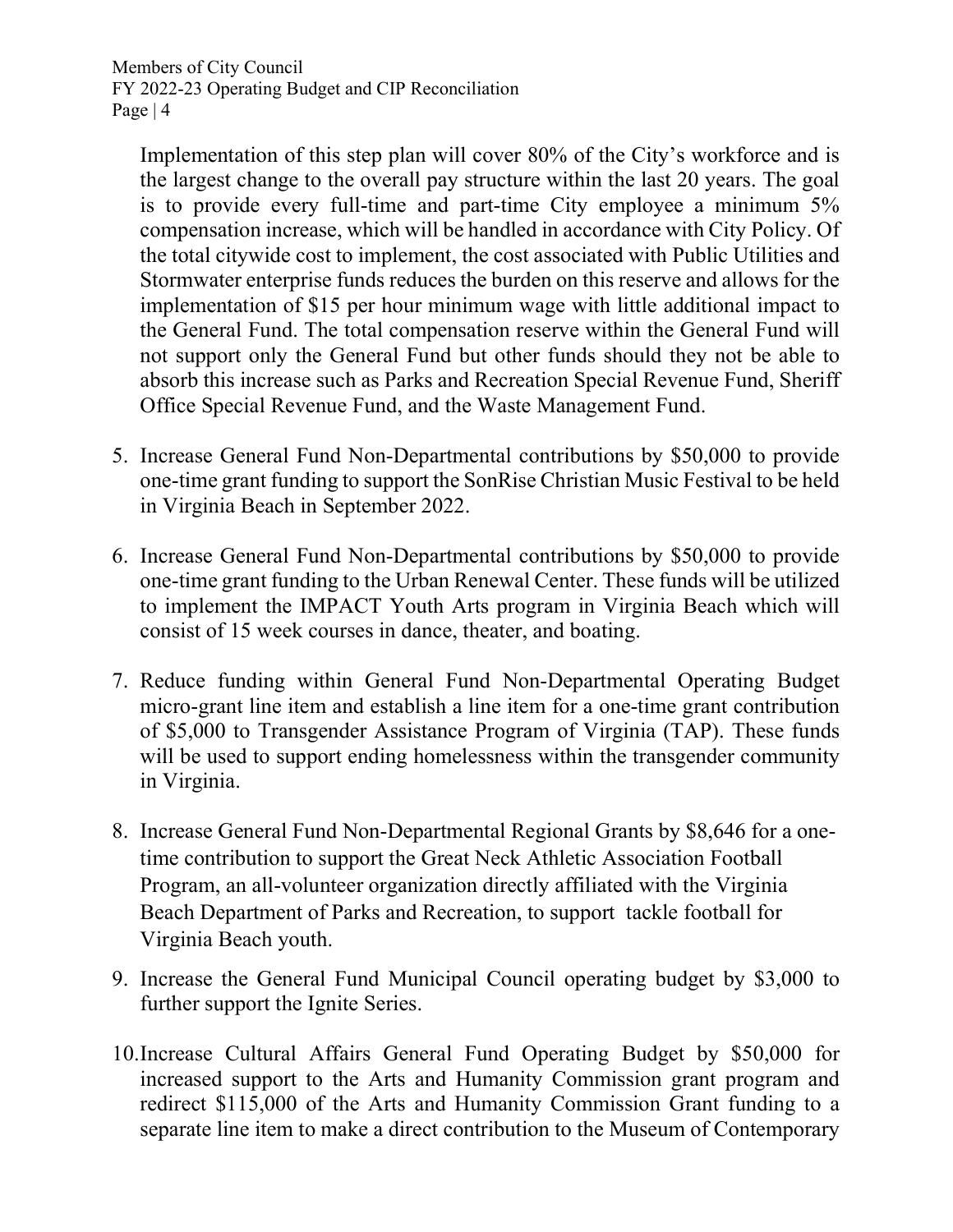Arts (MOCA) in the form of a grant. The \$115,000 being redirected is the FY 2021-22 amount awarded to MOCA through the Arts and Humanities competitive grant process. Providing these funds as a direct grant contribution to MOCA will reduce any burden placed on MOCA staff when applying for the grant.

- 11.Increase Cultural Affairs TIP Fund Operating Budget by \$25,000 for increased support to the Boardwalk Art Show. In FY 2022-23, the City will provide MOCA with a contribution amount totaling \$200,500 to support the Virginia Beach Boardwalk Art show. Support for this initiative will be provided through the appropriation of fund balance within the TIP fund.
- 12.Redirect funding within the General Fund Municipal Council's operating budget to support the Independent Citizen Review Panel through the use of contractual services. This results in the elimination of a proposed new FTE and redirects \$110,000 in funding to operating accounts to support the Independent Citizen Review Panel.
- 13.Increase the Tourism Investment Program (TIP) funding in the Department of Cultural Affairs Operating Budget by \$140,000 for a grant contribution to the ViBe Creative District. Support for this initiative will be provided through the appropriation of fund balance within the TIP fund. When combined with the \$60,000 typically provided through the Virginia Beach Arts and Humanities, total funding to the Creative ViBe District would be \$200,000. With these funds, the ViBe Creative District will improve branding, marketing, and advertising, provide programming and events, and supplement artists and contracted manpower for staffing support. On-going support at this level will be evaluated annually and be determined by TIP Fund capacity and the annual spend of these funds by the ViBe Creative District.
- 14.Increase the Open Space Fund authorized FTE count by 6.4 increasing salaries and operating accounts by \$431,023 and increasing the Open Space pay-as-yougo transfer to the CIP by \$1,000,000 to the Parks and Recreation CIP section. To balance the fund, \$1,431,023 is reduced from the Open Space reserve for contingencies.
- 15.Increase the General Fund Emergency Management Services (EMS) operating budget by \$150,000 to convert 12 new EMT FTEs included in the proposed budget to Paramedics.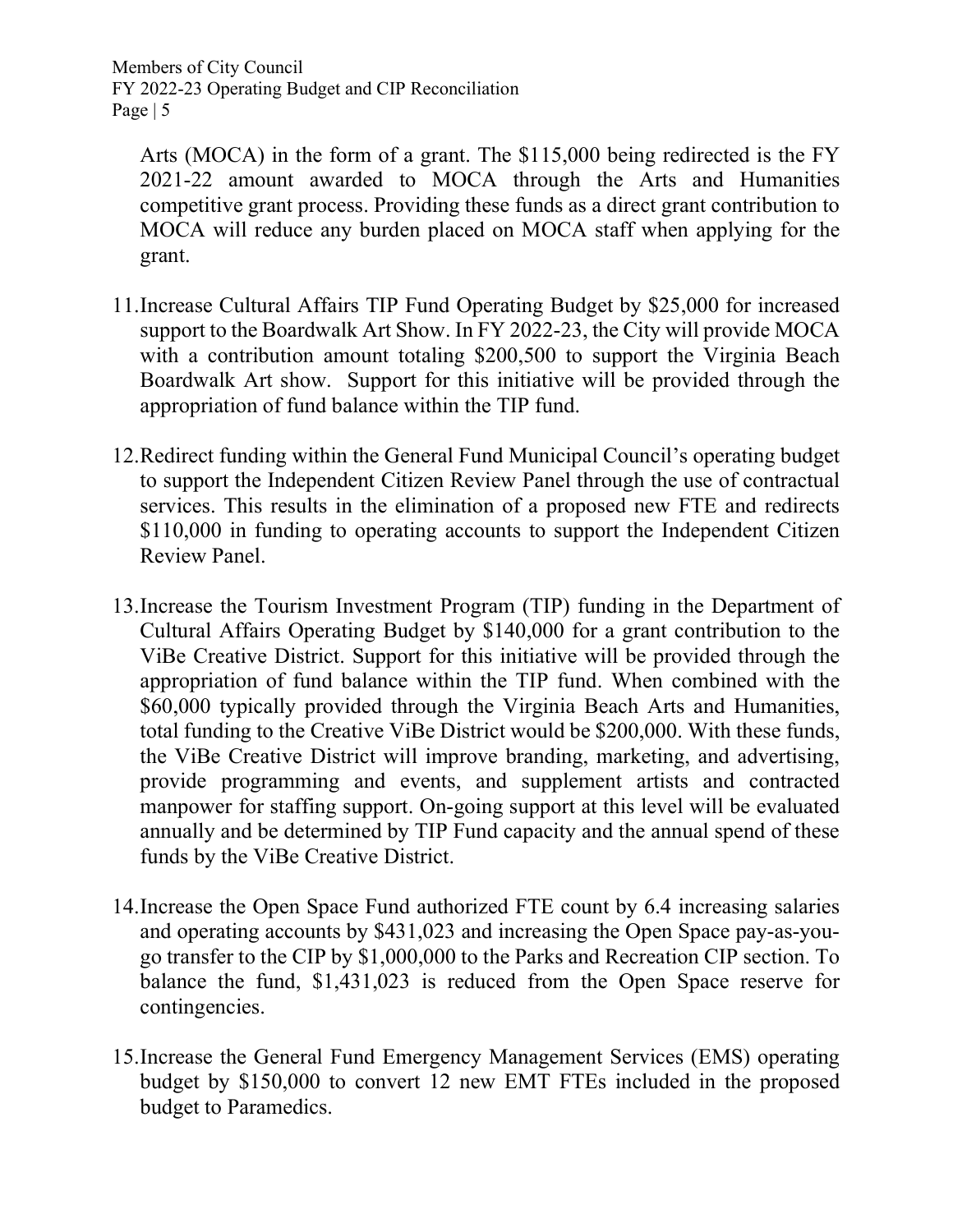- 16.Increase Town Center Special Service Fund Economic Development operating budget by \$300,000 for enhanced entertainment and security enhancements providing block-by-block security for the grounds and plaza. This includes ambassadors during the peak summer season, to address daily grounds cleaning and engage with patrons. Support for this initiative will be provided through the appropriation of fund balance within the Town Center SSD.
- 17.Increase the City of Virginia Beach Public Schools Grant Special Revenue Fund Operating Budget by \$14,432,365. This increase in appropriations are supported through an estimated increase of \$14,432,365 in federal revenue. These funds will be utilized for construction/renovation projects to replace entire HVAC systems in identified schools, additional funds for Title I personnel and benefits; additional teachers and counselors for summer school; additional teachers counselors, and bus drivers for before and after school programs, online STEM resources for before and after school programs, fuel for before and after school programs, stipends for reading and math teachers teaching online and face to face sections of the same course(s) at the same time(s), take home manipulatives for students to address unfinished learning, and funds to support transportation and counselors for homeless students.
- 18.Ahead of the FY 2023-24 Operating Budget process, the City Manager is to provide a report to City Council with options to establish a sustainable Parks and Recreation- Recreation Center plan. This report will not be a recommendation for support but instead will be used to provide City Council and the public with clarity and the overall facility maintenance and long-term replacement/modernization needs are for the existing City recreation centers. Per a consultant, based on current facility conditions and age the priority of modernization needs are in the following order Great Neck, Bayside, Princess Anne, and Seatack. Included within this report will be a projection of the cost for construction and operational needs as well as information of what funding gaps might exist.
- 19.To improve the effectiveness and efficiencies of government in the delivery of services, the City Manager is authorized to redirect long term vacancies and their associated salary and fringe benefit cost to make organizational adjustments necessary to implement the following initiatives: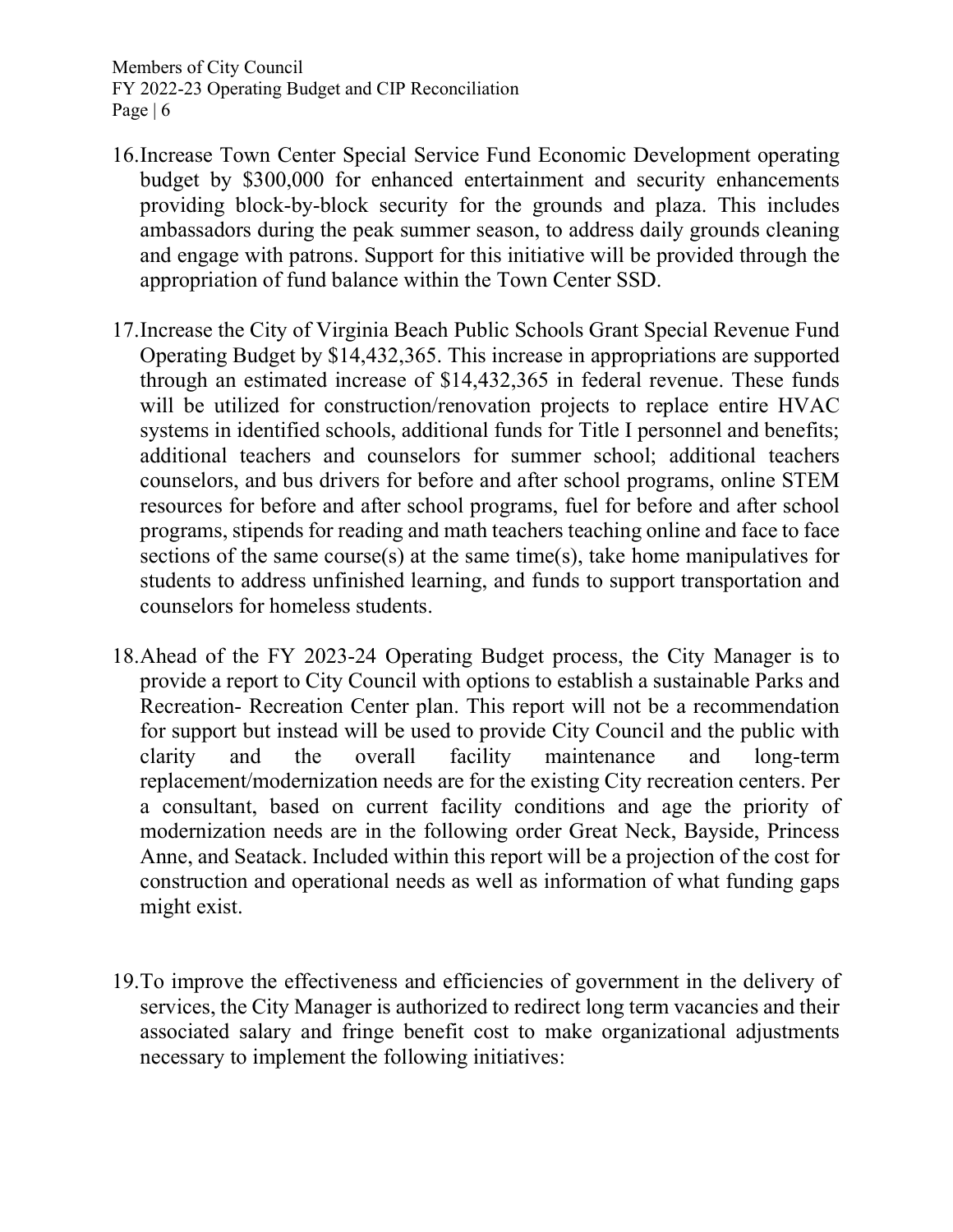- To improve existing technology services, applications, as well as, streamline the implementation of new technology applications and services throughout the City.
- To provide the members of City Council with administrative and clerical support staff and executive assistance.
- To provide an additional FTE to the Resort Management Office in their efforts to improve customer service and streamline service delivery with the public and business community.

## Offsets and Revenue

- 20.To provide resources and offsets for the changes related to items 1-19, the following adjustments are made:
	- Increase estimated revenue from the State Compensation board by \$1,182,634. Of this amount, \$339,481 is estimated within the General Fund and \$843,153 within the Sheriff's Special Revenue Fund. The transfer to the Sheriff's Special Revenue fund from the General Fund for a compensation increase is reduced by a like amount.
	- Increase estimated 599 State revenue within the General Fund by \$1,208,536.
	- General Fund Interest Income is increased by \$1,000,000.
	- Reduce the "Emergent Need Reserve" within the General Fund by \$7,000,000.
	- Eliminate 6.4 FTEs and reduce \$431,023 within the Parks and Recreation General Fund operating budget and reduce the General Fund pay-as-yougo transfer to the CIP by \$1,000,000.
	- Reduce the General Fund pay-as-you-go transfer to the CIP by \$4,514,970 with \$2,000,000 of this reduction being offset by the use of General Fund Fund Balance in year one of the six-year CIP.
	- Increase the use of attrition savings by \$185,414 within the General Fund.

## CIP

21.Increase funding for CIP #100616 "MOCA Building Rehabilitation" by \$1,000,000 in year two of the six-year CIP and by \$1,362,488 in year three of the six-year CIP. The acceleration of this funding results in the reduction of \$2,362,488 programmed in year five of the six-year CIP. The funding source supporting the acceleration of this project is General Fund pay-as-you-go increases in year two and year three of the six-year CIP with \$2,362,488 in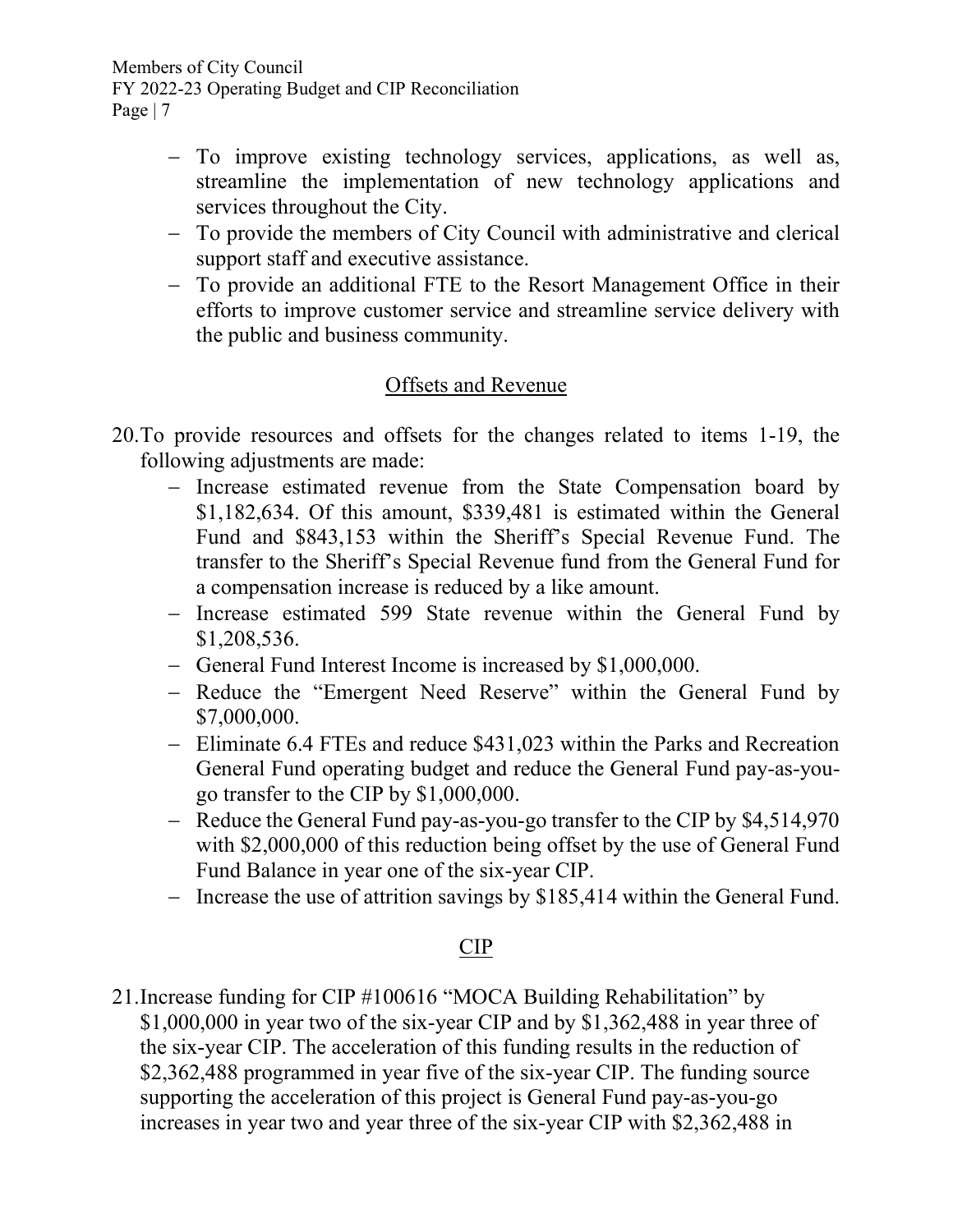General Fund Fund Balance reduced in year five of the six-year CIP. Acceleration of this project will allow the City to begin maintenance work of the MOCA to better coordinate these efforts with the reaccreditation timeline.

- 22.Increase CIP#100058 "Centerville Turnpike Phase III" by \$6,000,000 in year one of the six-year CIP with Federal revenue increased accordingly. This funding was secured by the hard work of the federal delegation and will allow for the full funding of this project during the six-year CIP.
- 23.Since the presentation of the City Manager's Proposed FY 2022-23 Operating Budget and CIP, the City was notified of additional funding to be provided by the State to support the six-year CIP. A total of \$16,578,625 in State revenue was secured through the hard work of the state delegation and the Chair of the Appropriations Committee. This funding is to be allocated within the six-year CIP by the following amounts and for the following projects:
	- Increase CIP#100278 "Nimmo Parkway VII-B" by \$10,000,000 in year one of the six-year CIP with State revenue increased accordingly. This funding reduces the local obligation to this project reducing the need for local funding in year five of the six-year CIP. As a result, \$10,000,000 is reduced in year five of the six-year CIP with programmed charter bonds reduced by the same amount. The \$10,000,000 in charter bond capacity is preserved for future use by City Council.
	- Establish CIP #100637 "Pungo Ferry Landing Park Improvements" in the FY 2022-23 six-year with \$2,585,625 programmed in year one of the sixyear CIP. The means of financing for this project is \$2,585,625 in State revenue.
	- Establish CIP #100638 "Owl Creek Boat Ramps" in the FY 2022-23 sixyear with \$3,993,000 programmed in year one of the six-year CIP. The means of financing for this project is \$3,993,000 in State revenue.
- 24.Reduce \$2,514,970 in General Fund pay-as-you-go in year one of the CIP with appropriations to the following projects reduced accordingly:
	- CIT #100107 "Network Infrastructure Replacement III" (\$1,000,000)
	- CIT #100625 "Virginia Aquarium Security Camera" (\$551,345)